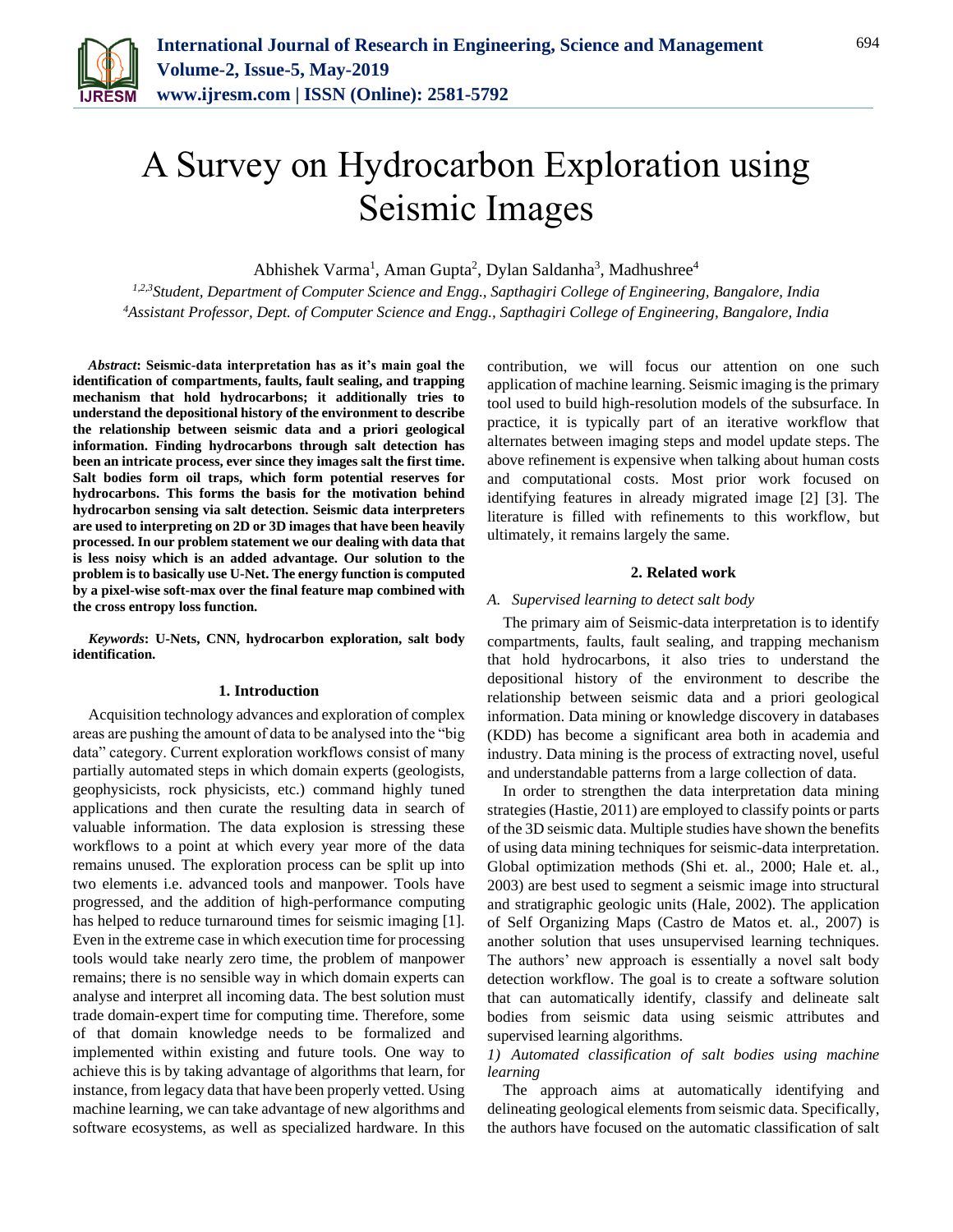

bodies using supervised learning techniques. In supervised learning we assume each element of study is represented as an n-component vector-valued random variable (X1, X2,.., Xn ), where each Xi represents an attribute or feature; the space of all possible feature vectors is called the input space X. We also consider a set  $\{w1, w2,...,wk\}$  corresponding to the possible classes; this forms the output space W. A classifier or learning algorithm typically receives as input a set of training examples from a source domain,  $T = \{(xi, wi)\}$ , where  $x = (x1, x2, \ldots, xn)$ ) is a vector in the input space, and w is a value in the (discrete) output space.

They assume the training or source sample T consists of independently and identically distributed (i.i.d.) examples obtained according to a fixed but unknown joint probability distribution,  $P(x, w)$ , in the input-output space. The outcome of the classifier is a hypothesis or function  $f(x)$  mapping the input space to the output space, f:  $X \rightarrow W$ . We commonly choose the hypothesis that minimizes the expected value of a loss function (e.g., zero-one loss).



processing step

# *2) Informative attributes to generate predictive models in seismic data*

A proper characterization of voxels can be attained with useful and informative features. We selected three features for our study exhibiting high correlation with the target class: signal amplitude (directly from seismic data), second derivative, and curve length; the last two derived from amplitude. The second derivative is instrumental in the detection of edges, and curve length capture patterns within images, which characterize different features observed inside a salt structure and in its surroundings.

# *3) Supervised learning algorithms*

The authors' data analysis phase receives a body of seismic data as input, with the task of automatically identifying salt regions within the image. To achieve a class-balanced problem, they have made sure exactly fifty percent of the subset corresponded to salt, and the rest as non-salt (the task exhibited equal class priors). The authors' model was built using 2 million training voxels. Accuracy is estimated using 10-fold cross validation (Hastie, 2011). This classification model was further used to generate labels for the entire body of seismic data (376,752,501 voxels).

The authors report that Gradient Boosting Trees (Accuracy 80%), Extremely Randomized Trees (Accuracy 80%), and Random Forests (Accuracy 79%) were the top performing learning algorithms. All of their learning algorithms are ensemble methods; these techniques have shown remarkable performance due to their facility to procure low bias (using complex decision boundaries), and low variance (achieved by averaging over various models).

SEAM I (SEG Advance Modeling Corporation) data, this comes from marine acquisition and represents strong challenges to the geophysical community. The migrated seismic volume was obtained with very low frequency, and there are sediments locations with homogeneous amplitude value than salt body. Our final predictive model of choice was Extremely Randomized Trees, which was used to predict the labels of 376,752,501 samples; this resulted in a Boolean mask. The accuracy they reported is almost the same as in the case of cross validation i.e. 80%. After that, we have removed outliers and misclassification using mathematical morphological operations and a 3D interactive guided (manual intervention) tool developed in house; finally, we used threshold segmentation using local average threshold to get better detection results.



Fig. 2. Overlapping between seismic data and salt body detected

To measure accuracy, the authors' count the number of matches between the detected salt body and the interpretation by using both volumes, they have counted the number of hits voxel by voxel. We refer to this number as NH. The effectiveness ratio is calculated as: (NH/TS) \* 100, where TS is the total number of voxels in the volume. Following this technique, they obtained an accuracy of 95.22%. Machine learning algorithms show highly accurate results, such results are used to predict class labels of voxels on a seismic cube. After the first step, where prediction algorithms are applied directly to the data, the authors had obtained accuracy values of around 80%. They have employed a follow up (postprocessing) step that increased the accuracy to around 95%. They finally conclude that when the selected model has high capacity machine learning is a promising mechanism to identify geological bodies on seismic data, and by model averaging it is able to control the variance component of error (using ensemble techniques).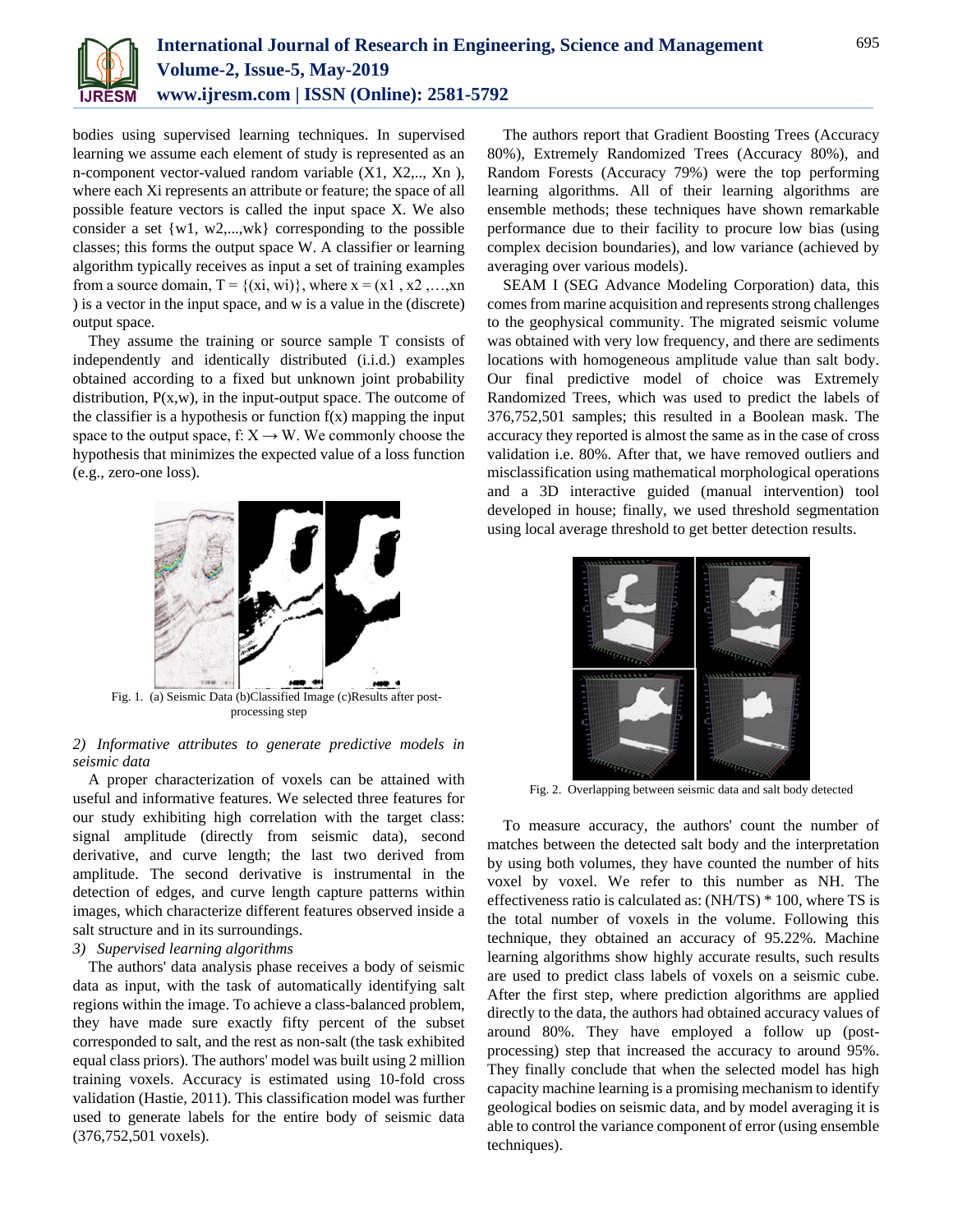



Fig. 3. Overlapping between seismic data (a) salt body data (b) interpretation

#### *B. Automated Fault Detection Without Seismic Processing*

Recent work [4] demonstrates a new approach that builds and uses a deep neural network (DNN) statistical model to transform raw-input seismic data directly to the final mapping of faults in 2D. The authors here haven chosen fault locations as the output due to their relevance in optimizing production in existing fields. DNNs are built on the premise that they can be used to replicate any function. This paper shows that DNNs can be used to identify fault structure in 3D volumes with reasonable accuracy.

The first step in Reference 5's workflow (Figure 4) is to collect the training examples. Real data examples are impractical and limiting since the labels are assigned to fault locations by few domain experts. This means that the neural network's best result would be bound by human performance and data quality. Instead, the idea here is to generate realistic 3D velocity models synthetically, with the fault labeling generated concurrently for an unbiased ground truth. Next, they use an acoustic approximation to the wave equation to generate wave fields and record them as time-series signals with predefined acquisition geometry. This step is conducted on thousands of random velocity-model realizations, giving many instances of labeled fault locations and the corresponding seismic traces for the entire data set. A portion of this data set is kept unseen from the algorithm (holdout set) so that it can be used for testing after training the predictor. Ranges have been set on a relatively small number of parameters as bounds on the random model generator. These parameters include the number of layers in a model, the number of faults, the range of velocity, and the dip and strike angles for each possible fault. It is believed by the authors that the randomized models produced in this manner are realistic enough to demonstrate the efficacy of neural network predictions (Figure 4).



Fig. 4. Depiction of the workflow's main tasks

Since the positions of the faults are known a priori, the labelling process is straightforward. However, complexity is added to this process when the labelling targets a subsampled grid for computational efficiency. Labelling of the coarse grid requires an additional threshold parameter. This threshold value sets how many fine-sampled voxels inside a coarse voxel must be fault-labelled for that coarse voxel to be considered as having a fault or not. The threshold is chosen on a trial-and-error basis prior to any training. Raw seismic data is far too unrefined and redundant to be immediately useful as inputs to this neural network. The prediction performance is improved by extracting input features carefully, taking advantage of techniques from signal processing. The amount of collected features is large and grows by orders of magnitude when more realistic models are used.

The authors have generated thousands of random velocity models with up to four faults in them, of varying strike, dip angle, and position. Their models had between three and six layers each, with velocities varying from 2000 to 4000 [m/s], with layer velocity increasing with depth. These models were  $140 \times 180 \times 180$  grid points at the sampling used for wave propagation (using the acquisition geometry described earlier) but were subsampled to  $20 \times 20 \times 20$  and  $32 \times 32 \times 32$  for labelling purposes. The raw data collected was reduced aggressively to a feature set capable of fitting an NVIDIA K80 GPGPU memory.

With the generated features and labels, a variety of fully connected deep neural networks are trained. The network architecture main parameters varied from two to 20 hidden layers and 256 to 2048 units per layer. For all cases presented in Table 1, they used the Wasserstein loss function for training. The output of the networks is a subsampled 3D voxel grid, with each voxel's value indicating the likelihood of a fault being present within the voxel. Each of the voxel was binary valued indicating the presence of a fault. The final predictions were generated by taking the likelihood values map output and applying a threshold to it, such that likelihood values above the threshold would be considered having a fault, while those below would not. As a result, a lower threshold can label a lot of voxels as faults, whereas a high threshold labels less. Here two different quantitative metrics of performance are used: intersection over union (IoU) and area under the ROC curve (AUC).



Fig. 5. Comparison of (a) the Wasserstein- and (b) non-Wasserstein-based predictions, IoU metric (described in the article). Red areas show false positives, green shows true positives (correct predictions), and yellow shows false negative. (c) 2D slice of a 3D model. The predictions have very different IoU, where green means better.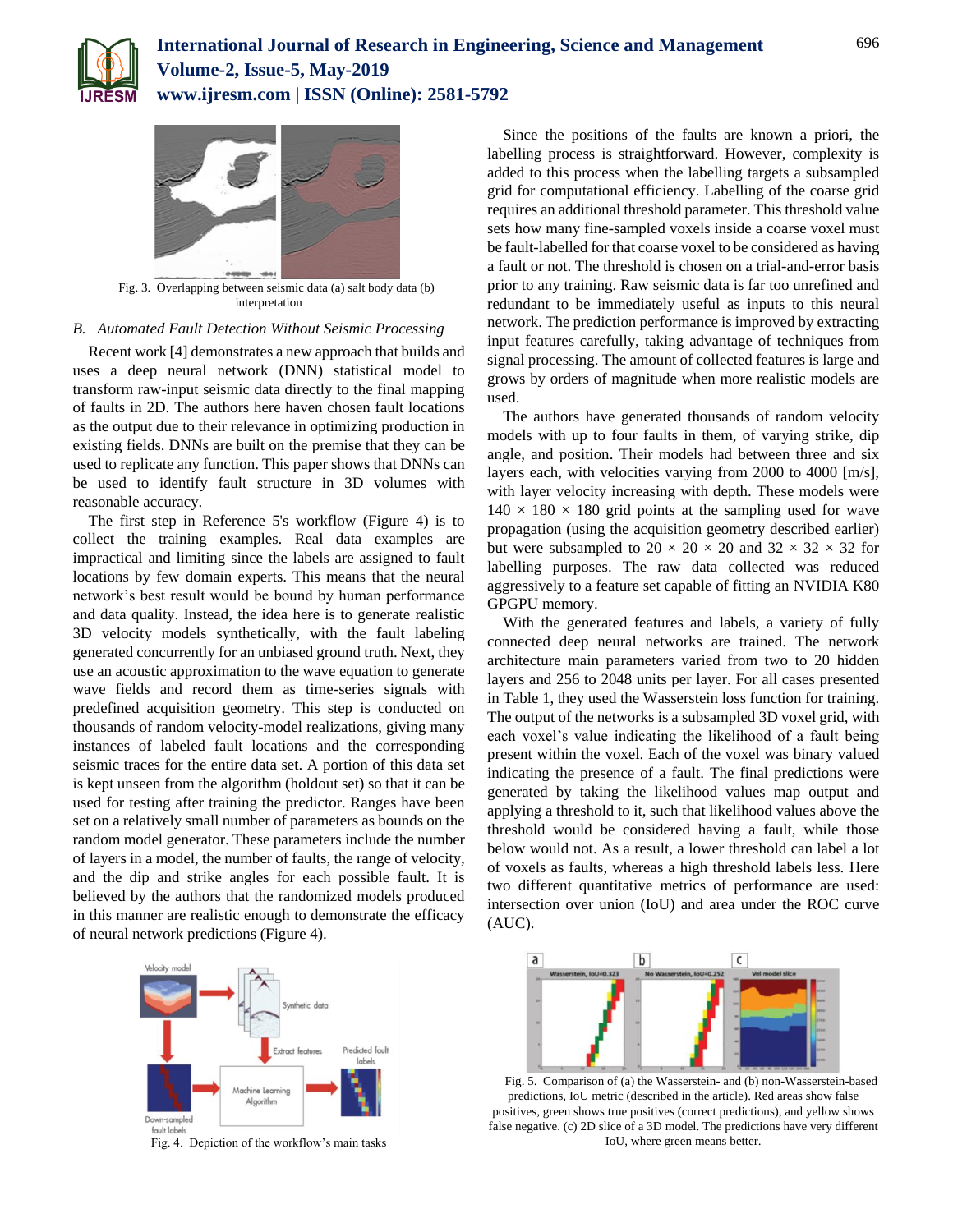



Fig. 6. ROC curves for representative DNN architectures. The closer to the top-left corner the better

The IoU value is a ratio of the number of voxels that are in the intersection of the ground truth and prediction, divided by the number of voxels in the union of the ground truth and prediction. This gives us an idea of how clustered or scattered a prediction is; the values range from 0 to 1, where higher values are better (Figure 5). Two predictions could theoretically have the same AUC value (Table 1) but different IoU values. The (IoU) value averaged for the entire test set of predictions, with predicted likelihoods thresholded at a value chosen to maximize the average IoU over all the predictions.

Each point of a receiver operating characteristics (ROC) curve (Figure 6) is based on the number of true positive predictions (vertical axis) and the false positive predictions (horizontal axis) for a particular threshold value. The AUC for the predictions, which describes how strong our predictor is. The value ranges from 0.5 to 1.0, where the higher the value the better.



Fig. 7. Example of 3D model with two 2D highlighted slices. In this top view, two faults can be identified

In Table 1, for all data sets (one, two, and four faults in model) AUC exceeds 0.9, which approaches that needed for practical use. Also, IoU surpasses 0.3 for many experiments, which implies that the prediction can be improved in terms of spatial alignment with respect to the ground truth. The prediction grid size of experiments in Fig. 9 is  $32 \times 32 \times 32$ , therefore each prediction represents a voxel of  $4 \times 5 \times 5$  in the model space.

The predictions in Figure 8 follow the expected results, plus some false positives in the bottom-right area of the back slice. However, false positives are present in the area where the faults

coincide. This is in line with expectations, since a cornucopia of signals and patterns are produced in that area. This case exposes the current limit of the author's predicting resolution for complex cases. In general, the resolution is limited by the quality of the data.

| Table 1                                                                      |
|------------------------------------------------------------------------------|
| Results obtained on several representative sets of simulated test data. The  |
| first two columns report performance metrics; the other columns describe the |
| parameter of the experiments. All results obtained using Wasserstein loss    |
| function, with 16,000 training models and 4000 testing models.               |

| <b>AUC</b> | IoU   | <b>Hidden</b><br><b>Lavers</b> | Nodes per<br>Laver | <b>Faults</b> per<br>Model |
|------------|-------|--------------------------------|--------------------|----------------------------|
| 0.902      | 0.311 |                                | 768                |                            |
| 0.893      | 0.294 | 5                              | 640                |                            |
| 0.836      | 0.220 |                                | 640                |                            |
| 0.833      | 0.218 | 8                              | 512                |                            |
| 0.854      | 0.246 | 7                              | 512                | $\overline{c}$             |
| 0.849      | 0.227 | 6                              | 512                | $\overline{c}$             |
| 0.820      | 0.219 | 6                              | 512                | $\overline{c}$             |
| 0.718      | 0.130 | 4                              | 1024               |                            |
| 0.897      | 0.395 | 4                              | 512                |                            |
| 0.919      | 0.384 |                                | 256                |                            |

To evaluate practical usability, the authors' must address how this approach can be scaled to authentic engenderment-level seismic data sets. Current synthetic input data is predicated on fine-tuned acquisition geometry. If we use this fixed geometry to train a predictor, one must bin and stack the acquired data so that it matches the acquisition used for training the model. For this reason, we believe that using a fixed dense geometry permits us to accurately bin and stack real data to match the predictor's input parameters. Denser acquisition means more features, and as a result, more dramatic reduction of the feature space (and/or more complex neural networks) is needed.



Fig. 8. (a) Expected predictions for fault network in Figure 7 velocity model slices. (b) Author's DDN-based predictions.

The authors report that another area where it can improve the prediction quality is by increasing the count of voxels in down sampled output grid such that we have higher resolution in our predictions. This increase in voxel coarseness means a more computationally demanding neural network and thus an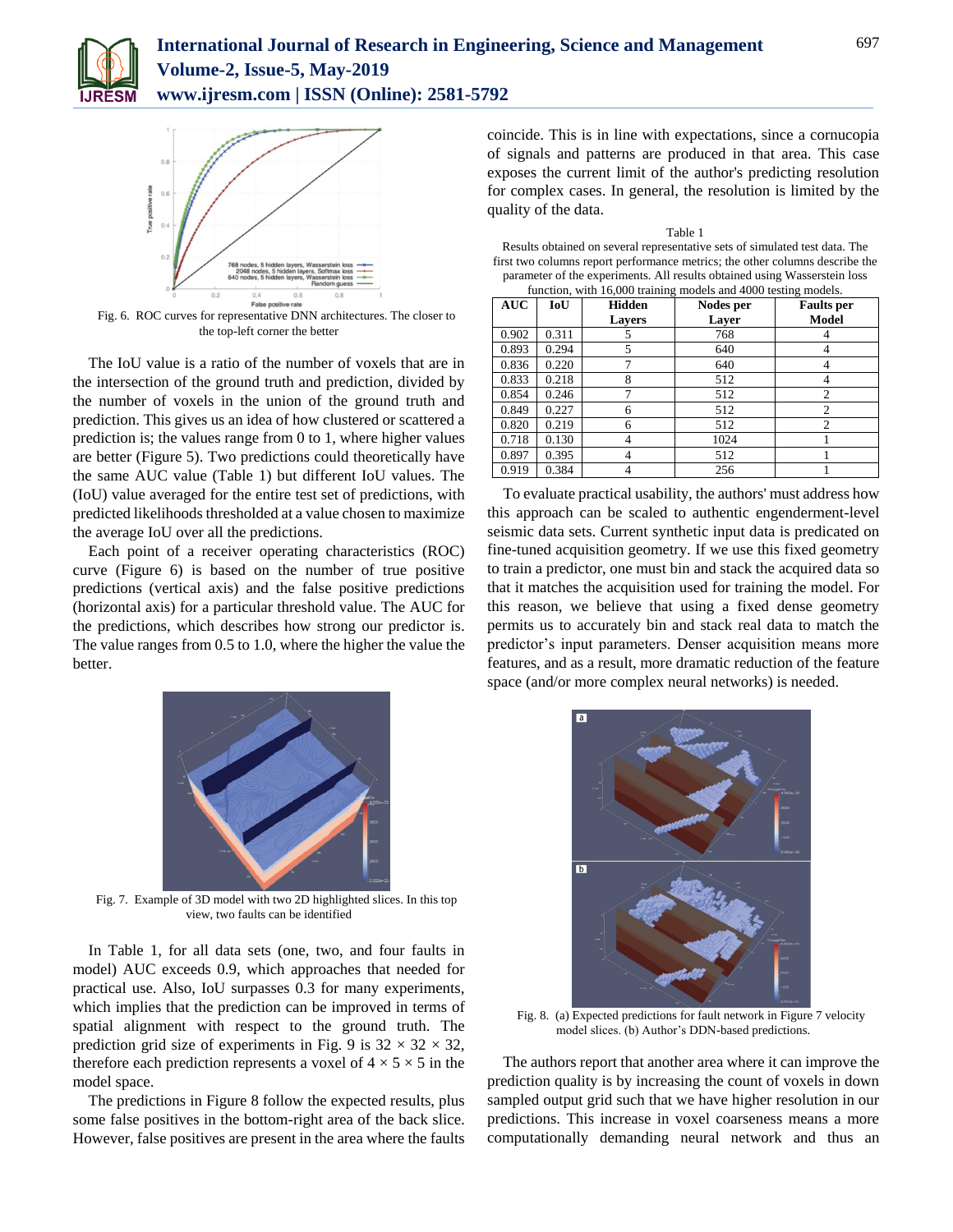

increase in the cost of tuning and training.

This workflow is flexible with respect to what can be predicted. The workflow can be repurposed to build one that predicts, for instance, salt bodies instead of fault locations. It is easy to change the labelling scheme so that salt bodies are labelled before training. Since salt bodies often create strong signals it can be expected that this geologic feature could also be identified using this method. Preliminary results along this line are promising.

# *C. Automatic salt-body classification using deepconvolutional neural network*

Here the salt body classification is treated as a semantic image segmentation problem with binary classes: the algorithm assigns a salt label to each image pixel based on the shape of the seismic image. While multiple seismic attributes can avail the salt body detection, for simplicity, they only utilize seismic amplitude as the input in our automated method. The network has the ability to delineate objects supported their form despite their tiny size. Compared to previous network architectures, this encoder-decoder architecture can be trained end-to-end in order to jointly optimize all the model parameters in the network. The key component of our proposed network is the decoder network which consists of a hierarchy of decoders corresponding to each encoder. The original Segnet reuses the max-pooling indices received from the encoders to perform non-linear up sampling of decoder feature maps, but this type of up sampling is prone to checkerboard artifacts (Odena et al., 2016). While these artifacts are acceptable in mundane scale natural images, the issue becomes paramount in seismic images which contain diminutive scale features such as reflection signals, faults and minute discontinuities. To overcome this issue, we adopt the resize convolution proposed by Odena et al. (2016) in our implementation. Each encoder in the encoder network performs convolution with a filter bank to engender a set of feature maps. These are then regularized by batch normalization (Ioffe and Szegedy, 2015). Element-wise rectified-linear unit ( $\sigma(x)$  = max  $\{0, x\}$ ) is applied as non-linear activation. Following that, we perform max-pooling and the resulting output is sub-sampled by a factor of 2. Max-pooling achieves translation invariance over minuscule spatial shifts in the input image. The appropriate decoder in the decoder network up samples its input feature maps by resizing-interpolation. This step engenders sparse feature maps which are convolved with a trainable decoder filter bank to engender dense feature maps. Batch normalizations are also applied. The high dimensional feature representation at the output of the final decoder is victualed to a trainable softmax classifier. The output of the classifier is a K channel image of classification probabilities, where K is the number of classes. The k value is set to 2 where pixels are classified as inside/outside salt body.

# *Training process used here:*

The authors' train and test the network utilizing SEAM Phase 1 dataset. This dataset contains a 3D seismic volume which a salt body subsists in the middle. They utilize the 2D singlechannel seismic amplitude data as our input to the network. The challenge is to identify the salt body, from a strepitous seismic image. The network can only learn from the subtle features such as high reflectivity and largely dipped boundary. They culled 8 crossline 2D slices as training data. The training labels are manual annotations engendered by optimal path picking method (Wu et al., 2017). Afore each epoch, the training set is shuffled. Compared to the size of the model, this is a fairly minute dataset; however, the bottleneck architecture ascertains that essential relationship are captured. The model weights, or parameters, are initialized utilizing the technique described in He et al. (2015). They utilize the cross-entropy loss as the objective function, and adaptive momentum descent (Adam) as optimization algorithm (Kingma and Ba, 2014) to iteratively update the model weights. After 200 epochs of training, the model achieves 98.77% ecumenical precision (the percentage of pixels correctly relegated in the image). The figure here shows the training results of culled data samples. The salt likelihood is the probability output of the softmax classifier, and the prognostications are assigned by max-likelihood class. Compared to the ground truth, the training precision is proximately as good as the human interpretation.

The input and output shapes are listed in the format: [samples number, image height, image width, channels number]. All samples numbers are not fixed in the network since multiple data samples can run in parallel. Note that the initial input image has 1 channel i.e. the seismic amplitude, and the final output has 2 channels i.e. binary classification. The intermediate channels represent multiple feature maps.

# *D. Validation tests*

The authors' first test the performance of the trained model at different crossline slices. Figure 9 shows the network output of these unseen crossline slices. Since these slices are still crossline slices, they apportion some kindred features with the training data.

It is noticeable that some noisy artifacts appear as "holes" in the detected salt body; however, the global shape of the salt body is extracted accurately, especially on the top boundary of the salt. To visualize the result, they extract the top salt locations with > 0:6 classification probability. The right column in the figure clearly shows these top salt boundaries match seismic amplitudes accurately.

The authors then test the model on inline slices. The inline slices consists of images significantly different from the training set. The performance on this test can imply whether the network successfully learn important features independently to the view perspective. Figure 9 shows the network outputs of these inline slices. The first row of Figure 4 only contains a salt intrusion at the bottom-left corner, but the network seems to falsely classify some of the horizontal reflections as salt. The second to the seventh rows show that the salt bodies are correctly detected; however, the deeper parts of the images where seismic. The 8 rows represent 8 crossline samples extracted at inline locations different from the ones used in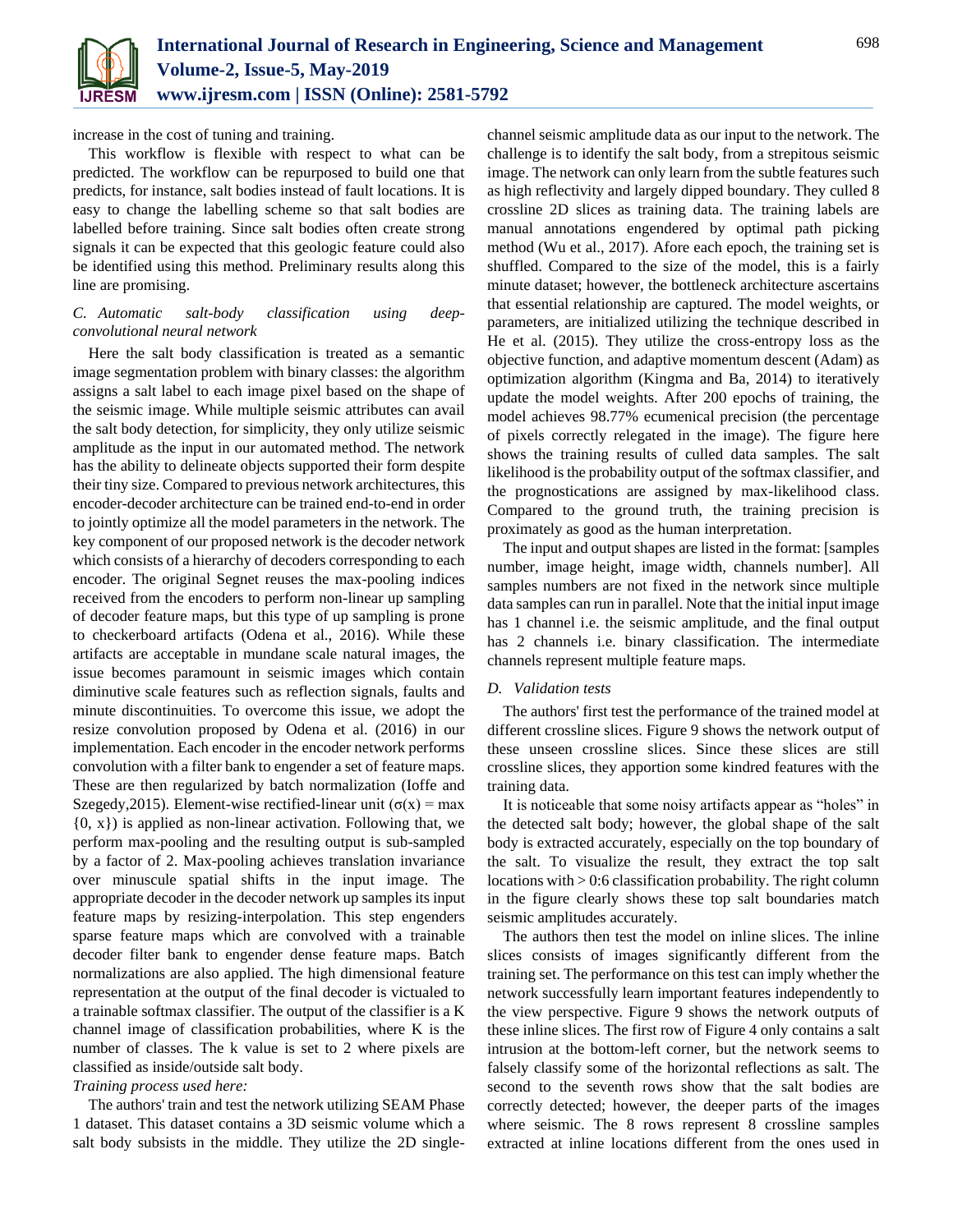

training set: [25, 75, 125, 175, 225, 275, 325,375]. From left to right, seismic amplitude images is the first column; probability outputs from softmax classifier of the network is shown in the second column; the third column shows salt detection prediction results generated by max-likelihood class; the fourth column show top salt boundaries by extracting the first occurrence of salt likelihood  $> 0.6$ . Images are more noisy are incorrectly assigned to salt body. The eighth row shows that although deeper image part suffers from noise, the salt body in the shallow part is still correctly delineated. Except for the first row example, all examples show good detections of the top boundary of the salt body.



Fig. 9. Selected crossline test samples and their network output visualizations. The 8 rows represent 8 crossline samples extracted at inline locations different from the ones used in training set: [25, 75, 125, 175, 225, 275, 325, 375]. From left to right, the first column show seismic amplitude images; the second column show probability outputs from softmax classifier of the network; the third column show salt detection prediction results generated by max-likelihood class; the fourth column show top salt boundaries by extracting the first occurence of salt likelihood > 0:6

Based on these results, the authors conclude that the proposed method can generalize well even when trained with only small dataset; the top boundary detection is the most robust prediction by the network.



Fig. 10. Selected training samples and their network output visualizations. The 4 rows represent 4 crossline samples extracted at inline locations: [0, 150, 250, 350]. From left to right, the first column show seismic amplitude images; the second column show probability outputs from softmax classifier of the network; the third column show salt detection prediction results generated by max-likelihood class; the fourth column show manual annotations used in the training

## **3. Conclusion**

We present a survey of the different approaches used by various authors in order to solve the challenging multistep seismic model-building problem. Most of them use a deep learning system to map out a salt body in the sub surface, using raw seismic recordings as input.

- $\bullet$  In [2], the authors have employed a multi-layered deep convolutional neural network that is capable of capturing subtle salt features automatically without the need for manual input. This model has also been efficiently applied to a whole 3D volume of seismic data.
- In [3], the authors have decided on adopting Extremely Randomized Trees after going through a number of other promising machine learning techniques.
- In [5], A distinguishing aspect of the solution is the use of the Wasserstein loss function, which is suited to problems in which the outputs have spatial layout dependency. The authors demonstrate the system's performance on real world data sets with complex salt body formations.

The application of machine learning approaches to seismic imaging and interpretation shows great promise in hydrocarbon exploration and can dramatically change how the vast amount of seismic data is used in the future.

#### **References**

- [1] Rastogi, R., 2011, "High performance computing in seismic data processing: Promises and challenges," Presented at HPC Advisory Council Switzerland Workshop, 2011.
- [2] Shi, Yunzhi & wu, Xinming & Fomel, Sergey. (2018). Automatic saltbody classification using deep-convolutional neural network.